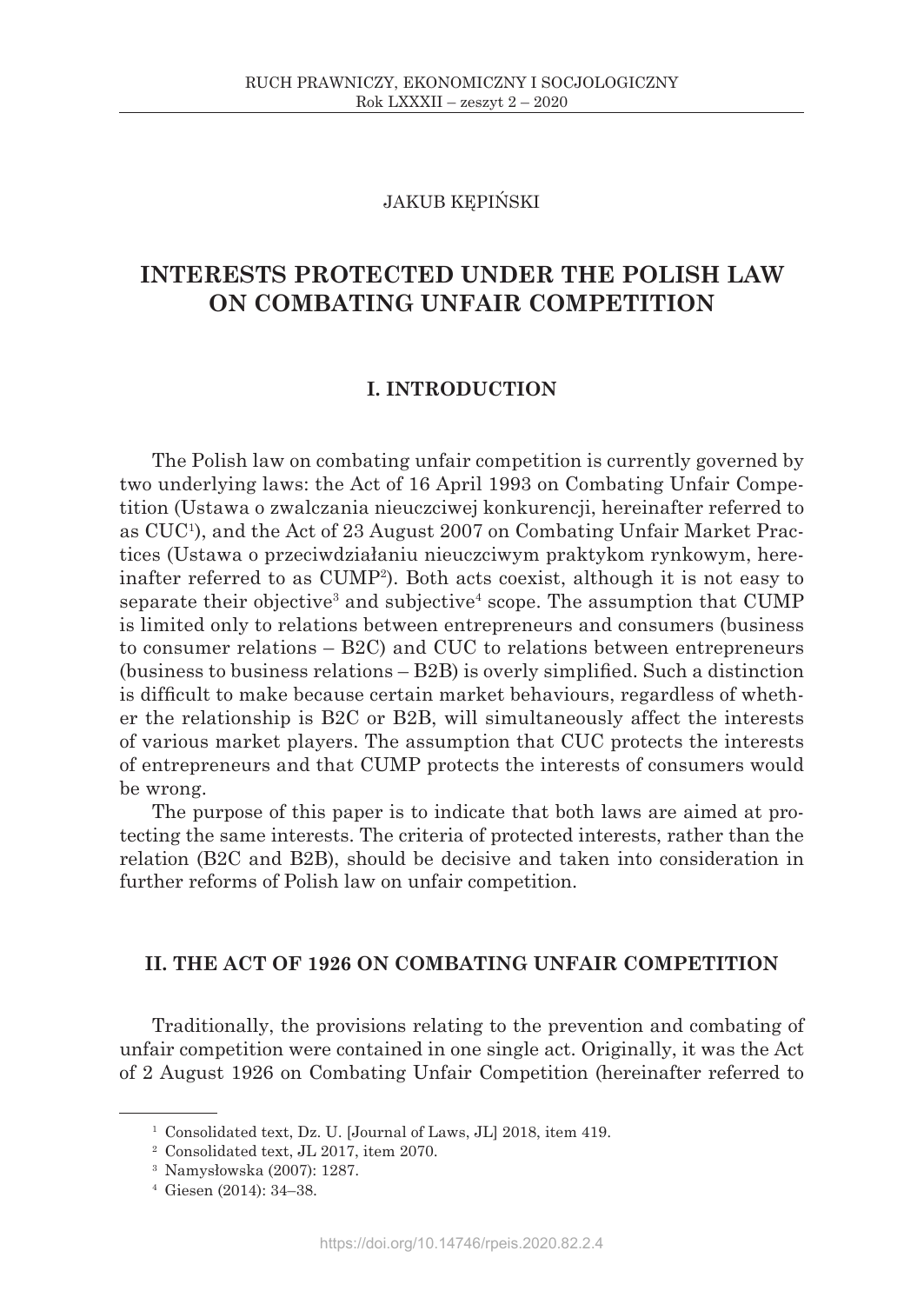as CUC1926<sup>5</sup>), CUC 1926 was the first Polish Act on combating unfair competition, and it remained in force until 1939. After the war, due to the disappearance of competition between nationalized entities in Poland, CUC 1926 was not used, although it was still binding until 1993, when it became finally abolished and replaced by CUC.

The adoption of the Act of 1926 was preceded by a draft of the Act on the Rights on Enterprises and on Combating Unfair Competition prepared by Fryderyk Zoll,<sup>6</sup> who stated that it was to be 'a full realization of the civilistic approach to the fight against unfair competition – an approach based on the recognition of the entrepreneur's objective right.' In the assumptions of the founders of CUC 1926, its main objective was to prevent acts of unfair competition (dishonesty of competition) directed against entrepreneurs. As emphasized in the literature, 'a vigorous, strong and comprehensive repression of unfair competition should become one of our primary tasks.'7 It was also explained that an act of unfair competition takes place when 'the competitiveness exceeds the boundaries outlined by the general interest and violates economic freedom and the interests of other individuals, using methods contrary to good manners adopted in a given environment.'8 As a result, in order to safeguard against unfair competition, protection was granted to entrepreneurs whose rights to the enterprise (its attractive power) were infringed by the actions of another entrepreneur (a competitor). The criminal protection provided for in the Act was of an auxiliary nature and was also considered as a form of (auxiliary) consumer protection.

At the beginning, the pre-war legislator was concerned only with the interests of entrepreneurs operating on the market, whereas neither the interest of the client nor the interest of the consumer was taken into account.<sup>9</sup> However, as early as the 1930s, there were already views expressed in German law that law concerning unfair competition was not only to protect the particular interest of the entrepreneur, but also to play a social role and protect fair competition as a good in itself. Giving the entrepreneur a central role would be contrary to the essence of competition, since its protection is also in the interest of other participants in commercial life.10 The same trend was observed in Polish law. Thus already in CUC 1926 the need to protect the consumer was recognized and the consumer's interest was identified with the public interest. The drafters of the 1926 Act strove to ensure that the adopted solutions would lead to fair competition and, consequently, also affect the entire economic turnover, and thus also the situation of the consumer. Along with the development (in the second half of the twentieth century) of the law on combating unfair competition, it was assumed that

<sup>5</sup> JL 1926, No. 9, item 559.

<sup>6</sup> Mayzel (1926b): 339–345.

<sup>7</sup> Kraus, Zoll (1929): 16.

<sup>8</sup> Dauman (1937): 153. Also: Mayzel (1926b): 339.

<sup>9</sup> Szydło (2016): 31.

<sup>10</sup> Giesen (2014): 35–36 and the literature cited there.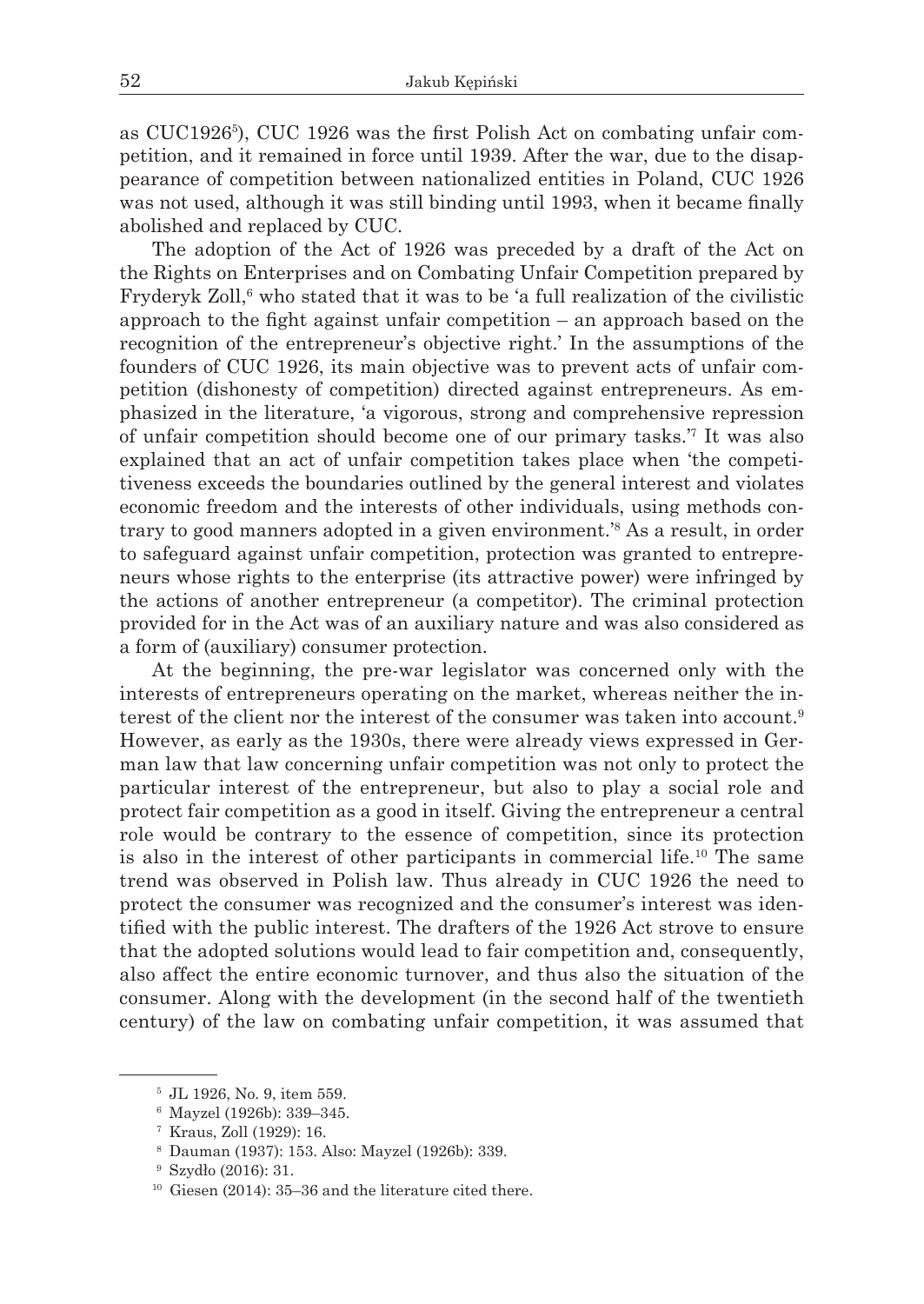the aim of the regulation was not only to protect the entrepreneur, but also the consumer and the general public.<sup>11</sup>

On the other hand, however, on the grounds of CUC 1926 only an entrepreneur had a right of action. According to Article 1 sec. 2 and 3 of CUC 1926, in a situation of an infringement of rights, the harmed entrepreneur could demand that the offender refrain from acts that are harmful, remove the grounds that could cause confusion amongst recipients, return the unjust enrichment, as well as compensate and repair the damage in the event of bad intention or obvious negligence. However, the literature argued that, exceptionally, in the situation described in Article 4 of CUC 1926 (referring to geographical indications), collective legitimacy (*actio popularis*) was permissible. Claims for protection could be raised by manufacturers producing goods, their joint representation (if they had legal capacity) and any entrepreneur selling the products in question.12

# **III. THE ACT OF 1993 ON COMBATING UNFAIR COMPETITION**

#### **1. Fair competition**

Already in the draft from 199213 of CUC it was proposed that the new act should regulate the prevention and combating of unfair competition in the public interest, the interest of entrepreneurs and the interest of customers, especially consumers. The above proposal was accepted without changes in the adopted text of the Act of 1993.

From the Explanatory Memorandum of the draft of CUC it follows that the legislator's objective was to secure the existence of fair competition as a principle governing the economy, as well as to ensure fairness of competition. When drafting the Act, the Polish legislator took into account: the public interest, the interest of entrepreneurs and the interest of customers, including consumers. The Act was intended to eliminate unfair practices in business activity which lead to its deformation and falsification. The proposed solution expressed the 'thought of the versatility of the proposed regulation by taking into account the interests of the general public, entrepreneurs and consumers. This means that the infringement of each of the interests mentioned above has the same significance for the assessment of an activity as an act of unfair competition.'14

<sup>11</sup> Szwaja, Kubiak-Cyrul (2019): 81–82.

<sup>12</sup> Kraus, F. Zoll (1929): 128, 232–235.

<sup>&</sup>lt;sup>13</sup> The Explanatory Memorandum of the CUC draft, Parliamentary printing (Druk sejmowy) of 18.05.1992, no. 278 Available on: <biblioteka.sejm.gov.pl> (hereinafter referred to as the Explanatory Memorandum of the CUC draft).

<sup>&</sup>lt;sup>14</sup> The Explanatory Memorandum of the CUC draft: 3.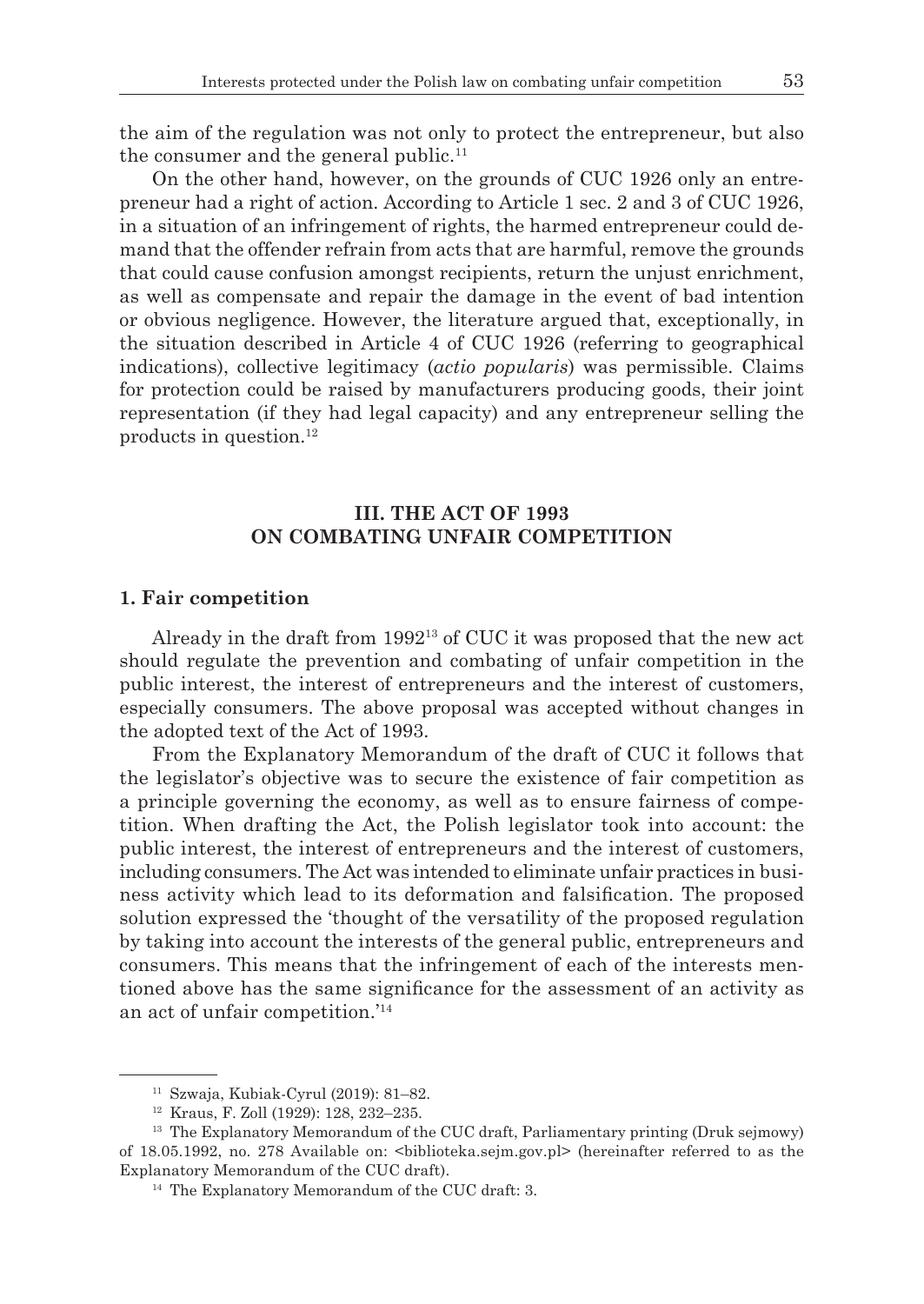## **2. Public interest**

One of objectives of CUC, set out in the first place, is the protection of the public interest. And although the notion of public interest is not defined in the Act, it should be understood as the interest of the whole society and community, and not the interest of individuals or a specific group of entities (entrepreneurs, customers, consumers). It is argued that the public interest 'consists in maintaining competition as one of the "flywheels" of the economy and in its proper and effective functioning, as well as in compliance with the law, fair and undistorted functioning.'15 This interest must be understood broadly as 'the interest of many unidentified entities genuinely affected by the behaviour of the wrongdoer.'16 The Polish Supreme Court (Sąd Najwyższy) argued that a breach of public interest occurs 'when the effects of certain actions are common, affecting all potential entities on a given market, and not only a strictly defined group of them. The public interest is infringed when the prohibited activities limit the proper conditions for the functioning of the market, ensuring the possibility of the emergence and development of competition understood as a phenomenon characterizing the functioning of the economy.'17

Therefore, the public interest should be identified as contributing to the development of an overall economy based on legitimate competition and mutual fairness. One must agree with the position expressed in the literature that the public interest is intertwined with the interest of other market participants. When assessing the interests of the entrepreneur and the interests of the client, the public interest should also be taken into account.18 It would even be possible to support the view that in a situation where it is necessary to resolve the conflict between the interests of entrepreneurs or clients and the public interest, the public interest should be of decisive importance. Theoretically, it could happen that certain actions, although they would infringe the interest of an entrepreneur or client, may be classified as acceptable precisely for reasons of protection of the public interest.

It should be added that CUC as such does not provide any special measures to protect the public interest. The public interest is mainly protected by the Act of 16 February 2007 on Competition and Consumer Protection (hereinafter referred to as CCP).19

<sup>15</sup> Szwaja, Kubiak-Cyrul (2019): 90.

<sup>16</sup> Sieradzka (2016): 51.

<sup>&</sup>lt;sup>17</sup> The judgment of the Polish Supreme Court of 20 April 2017 (III SK 21/16), Legalis.<br><sup>18</sup> Tischner (2014): 100.

<sup>19</sup> Consolidated text, JL 2019, item 369. According to Article 1 sec. 2 this Act provides for the principles and procedures applied to counteract competition-restricting practices, practices infringing collective consumer interests, use of abusive clauses in standard agreements, and anti-competitive concentrations of undertakings and their associations, where such practices, the use of abusive clauses or concentrations have or may have effects in the Republic of Poland.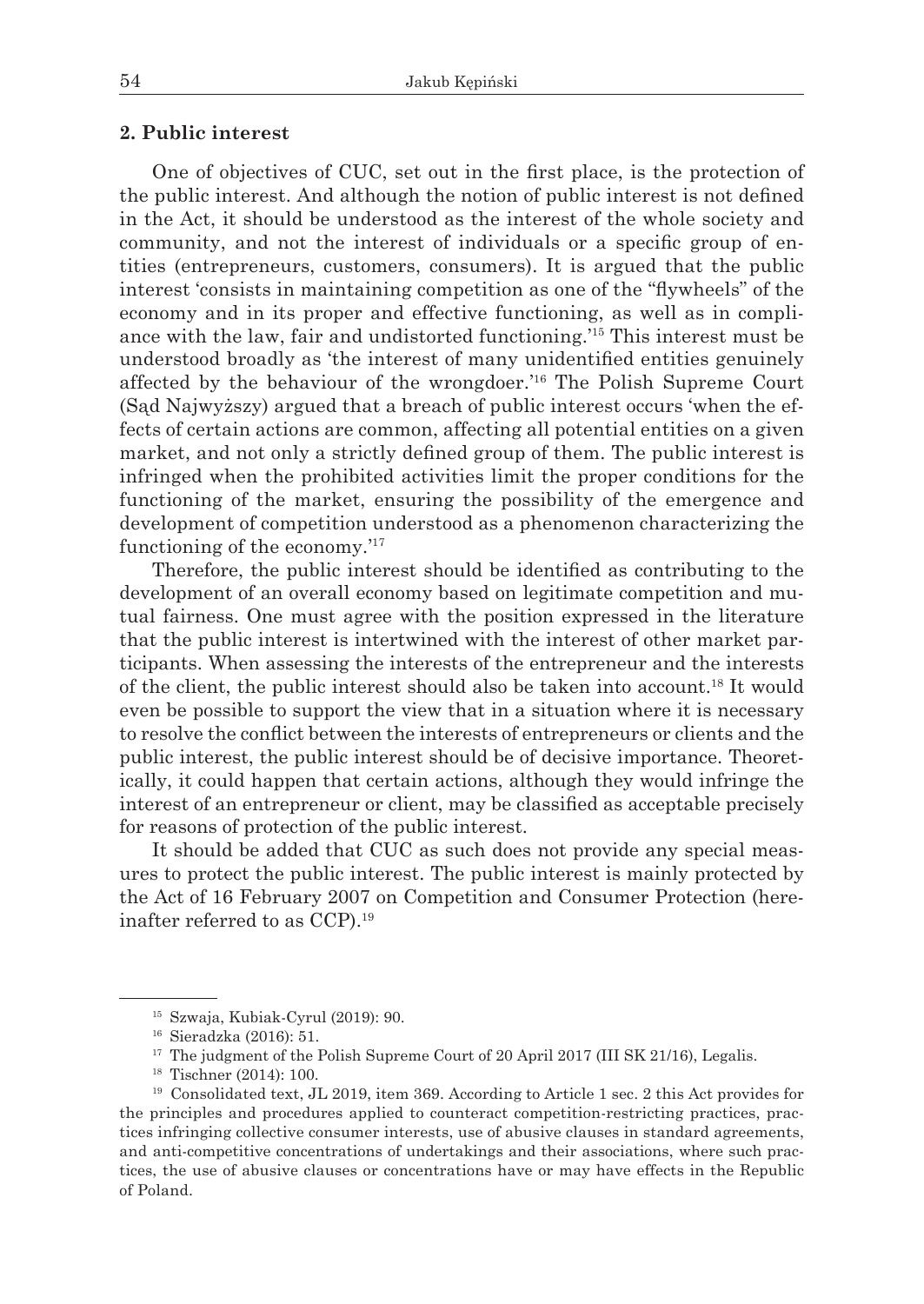#### **3. Interest of entrepreneurs**

According to Article 2 CUC, entrepreneurs are natural and legal persons and organizational units without legal personality, which, by performing commercial or professional activity (even if only on the side), participate in economic activity. This definition should be understood autonomously and may be interpreted differently from the notion of an entrepreneur referred to in other acts. This will particularly apply to the definition of an 'entrepreneur' contained in Article 4(1) CCP, as well as in Article 2(1) CUMP.

In the Explanatory Memorandum of the CUC draft, it was emphasized that the act deliberately avoids using the term 'economic entity', and instead uses the term 'entrepreneur'. The aim here is to determine that the Act does not refer only to 'economic entities within the meaning of the Act on Commercial Activity,20 but also to all persons and organizations that participate in economic trade by conducting economic or professional activity.<sup>'21</sup> It is worth mentioning that running a business does not have to be the main goal of an entrepreneur, it is sufficient that the business activity is run on the side and does not have to be run for profit. The concept of conducting economic activity is also broadly defined: according to Article 1 CUC, it covers all industrial and agricultural production, construction, trade and services. The Act also applies to so-called freelance professions, to the extent that their representatives themselves, or as companies, engage in economic activity as entrepreneurs.

CUC refers to all Polish entities conducting business activity, as well as foreign natural and legal persons (Article 4 CUC), who benefit from the rights resulting from the provisions of the Act pursuant to international agreements binding the Republic of Poland or on the basis of the principle of reciprocity. There is no doubt that foreign entities conducting business activity on the territory of Poland must comply with the principles of fair competition.

## **4. Interest of clients (and consumers)**

CUC also protects the interest of clients, although it does not define the concept of 'client.' The notion of a client is defined not only in Article 1 CUC, but also in Articles 5, 6, 10, 12, 13, 15 and 16, which in particular cover torts of unfair competition, and in Articles 24 and 25 on prohibited acts. The notion of a client should be understood broadly. A client may be not only a consumer as defined in Article  $22<sup>1</sup>$  of the Polish Civil Code of 23 April 1964 (hereinafter referred to as the  $CC^{22}$ ), and thus a natural person who performs a legal transaction with an entrepreneur not directly related to their business or professional activity. It can also be another entrepreneur purchasing the means

<sup>&</sup>lt;sup>20</sup> Act of 23 December 1988 on Commercial Activity (Ustawa o działalności gospodarczej, JL 1988, No. 41, item 324). The Act was repealed in connection with the entry into force of the Commercial Activity Law (Prawo działalności gospodarczej) of 19 November 1999, JL No. 101,

item 1178.<br><sup>21</sup> The Explanatory Memorandum of the CUC draft: 4.<br><sup>22</sup> Consolidated version JL 2019, item 1145.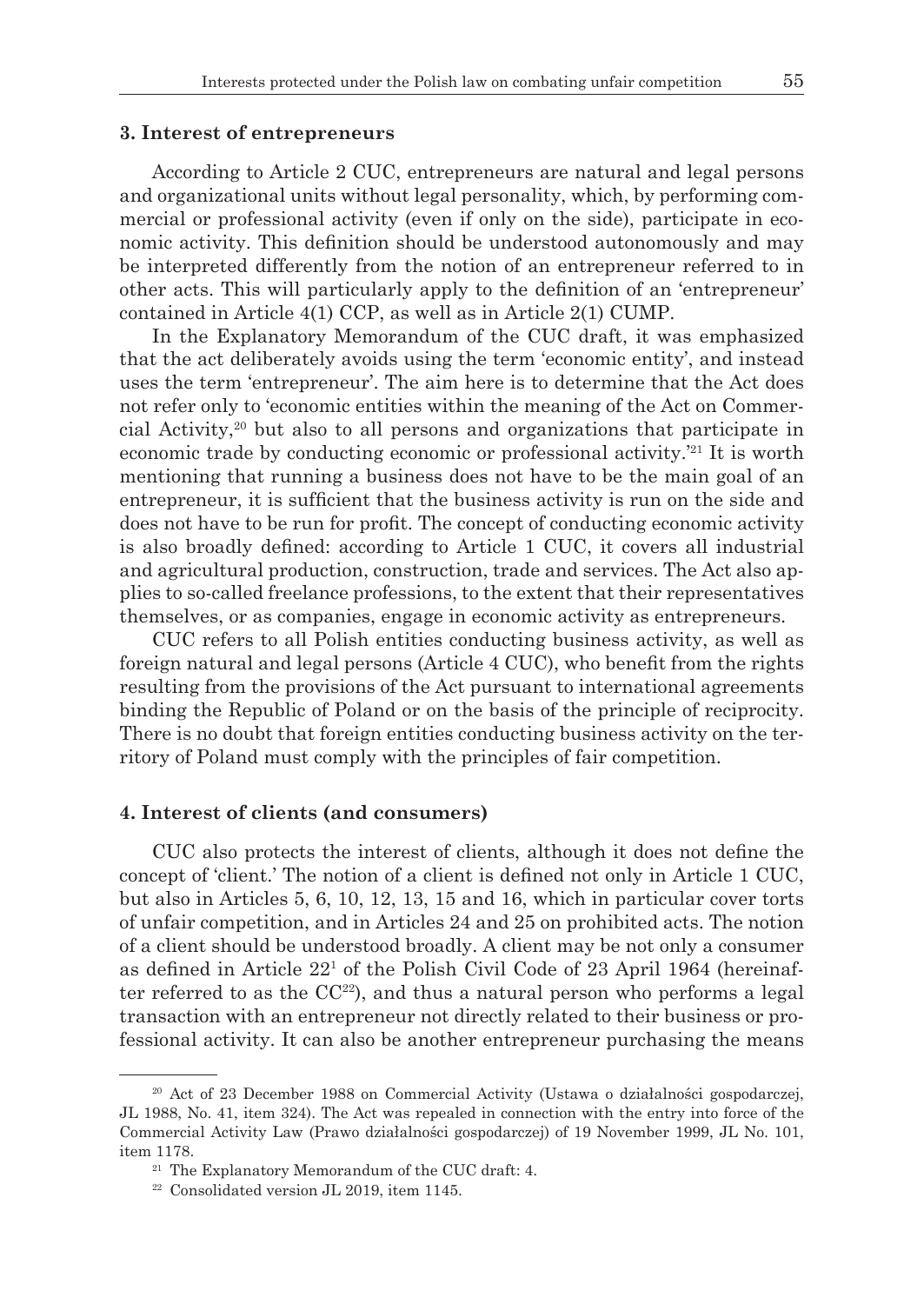of production or services or goods for resale (an indirect purchaser), as well as entities that are final recipients, which cannot be classified in any of the previous categories, such as associations, schools, courts, hospitals, offices. A client within the meaning of CUC is any market participant to whom the activities of other trade participants (entrepreneurs), offering different goods or services, are addressed, regardless of whether the client is an entrepreneur or a consumer. The decisive factor is that they are a client of the entrepreneur.

The amendment of 2007 of Article 1 CUC, whereby the phrase 'especially consumers' was repealed, did not constitute a change in the scope of CUC regulation. This action has an impact on the CUC's interpretation that the consumer's interest is not worthy of special emphasis, since it is protected on an equal level with the interests of all other clients. Moreover, the position that the protection of consumer interests is outside the scope of CUC is not justified. Consumers are not protected as a weaker, more vulnerable group of market participants,  $23$  but they are protected as any other clients – a contracting party of an entrepreneur. The interests of the customer are placed on an equal level with the interests of the trader and the public interest.24 Article 1 of CUC makes no distinction in this respect.

There may be doubts, in connection with the amendment of Article 1 CUC and the entry into force of CUMP in 2007, as to whether it is possible to refer on the grounds of CUC to the model of an 'average consumer' which was developed in the jurisprudence of the Court of Justice the European Union (CJEU) and is currently defined in CUMP. According to Article 2 sec. 8 CUMP, an 'average consumer' means 'a consumer who is reasonably well informed, observant and circumspect; the assessment is made taking into account social, cultural, linguistic and cultural factors, and the consumer's belonging to a particular group of consumer's, understood as a clearly identifiable group of consumers who are particularly vulnerable to the impact of the market practice or to the product to which the market practice relates because of particular characteristics such as age, or physical or mental disability.'25

Although it does not result from the content of CUC itself, I believe that actions that may threaten or violate the interest of the client-consumer should be assessed from the perspective of the average consumer. It is also undisputed in the literature that when assessing whether a given behaviour could be misleading (Articles 5, 6, 10, 13, 16 CUC) or otherwise influence the consumer's decision (Articles 12, 15, 16 and 17a CUC), one should refer to the model

<sup>&</sup>lt;sup>23</sup> A consumer treated as a vulnerable party in need of special protection is identified under CUC, CUMP and CC.

<sup>24</sup> Tischner (2014): 104.

<sup>&</sup>lt;sup>25</sup> The adoption of such a model is in the view of the EU legislator, in line with the principle of proportionality and aims at enabling the effective application of the remedies contained in Directive 2005/29/EC of the European Parliament and of the Council of 11 May 2005 concerning unfair business-to-consumer commercial practices in the internal market and amending Council Directive 84/450/EEC, Directives 97/7/EC, 98/27/EC and 2002/65/EC of the European Parliament and of the Council and Regulation (EC) No 2006/2004 of the European Parliament and of the Council ('Unfair Commercial Practices Directive'), OJ L 149, 11.6.2005: 22–39.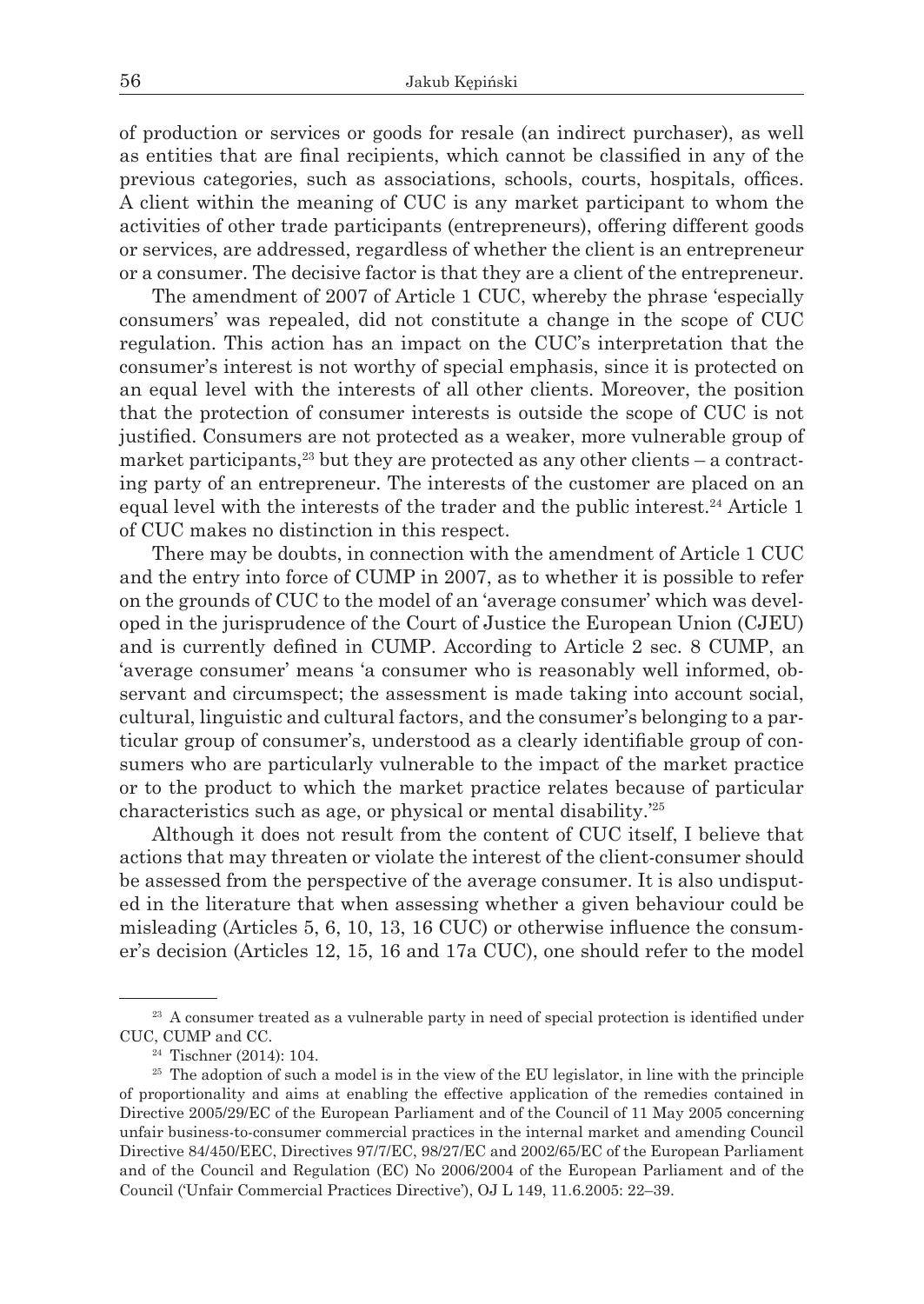of an average consumer.26 At the same time, it does not seem justified that the model of an average consumer should be applied to the client-entrepreneur.

It is sufficient that only the customer's interest is threatened or violated for any action to be qualified as an act of unfair competition. Article 3 CUC regulates that an act of unfair competition is an act or omission that threatens or infringes the interest of another entrepreneur or customer. In this regard, it is not necessary for the application of Article 3 CUC to threaten or infringe the interest of another entrepreneur. It is enough that the interest of the client is threatened or infringed. In such a situation, however, the issue of active court legitimacy remains valid.

Although CUC aims at preventing and combating unfair competition in the interest of public, entrepreneurs and clients, currently only entrepreneurs, and to some extent also a national or regional organization whose statutory aim is to protect the interests of entrepreneurs, have active court legitimacy. Such a possibility does not exist for a natural person who is not an entrepreneur, and thus neither does it exist for a consumer. In the justification of the CUC draft, it was stressed that only the entrepreneur is actively entitled to take legal action, and the Act does not provide for *actio popularis.* A single client-consumer has no court legitimacy. The consumer may exercise their rights on the basis of other legal regulations. In a case where the infringement of an individual customer's interest constitutes a manifestation of unlawful activity to a greater extent, the active court legitimacy may be held by a consumer organization.27

# **IV. THE 2007 ACT ON COMBATING UNFAIR MARKET PRACTICES**

The purpose of CUMP was to implement into the Polish legal system Directive 2005/29 on unfair commercial practices. The implemented directive is based on the model of 'full harmonisation' which has affected the way it has been transposed into national legislation<sup>28</sup>. Full harmoniztation means that Member States had to adopt the provisions contained in the Directive in a strict manner. They may not introduce rules that are stricter than those set in the directive29.

<sup>26</sup> Szwaja, Kubiak-Cyrul (2019): 92, Tischner (2014): 104.

<sup>&</sup>lt;sup>27</sup> Justification of the draft of CUC: 7.

<sup>28</sup> Szwaja, Tischner (2007): 1117; Kukiel-Kryńska (2007): 989.

<sup>&</sup>lt;sup>29</sup> 'It is important to distinguish between minimum and maximum (or full) harmonisation requirements in directives. In the case of minimum harmonisation, a directive sets minimum standards, often in recognition of the fact that the legal systems in some EU countries have already set higher standards. In this case, EU countries have the right to set higher standards than those set in the directive.' More at: <https://eur-lex.europa.eu/legal-content/EN/ALL/?uri=uriserv- %3Al14527> [accessed 27 March 2020].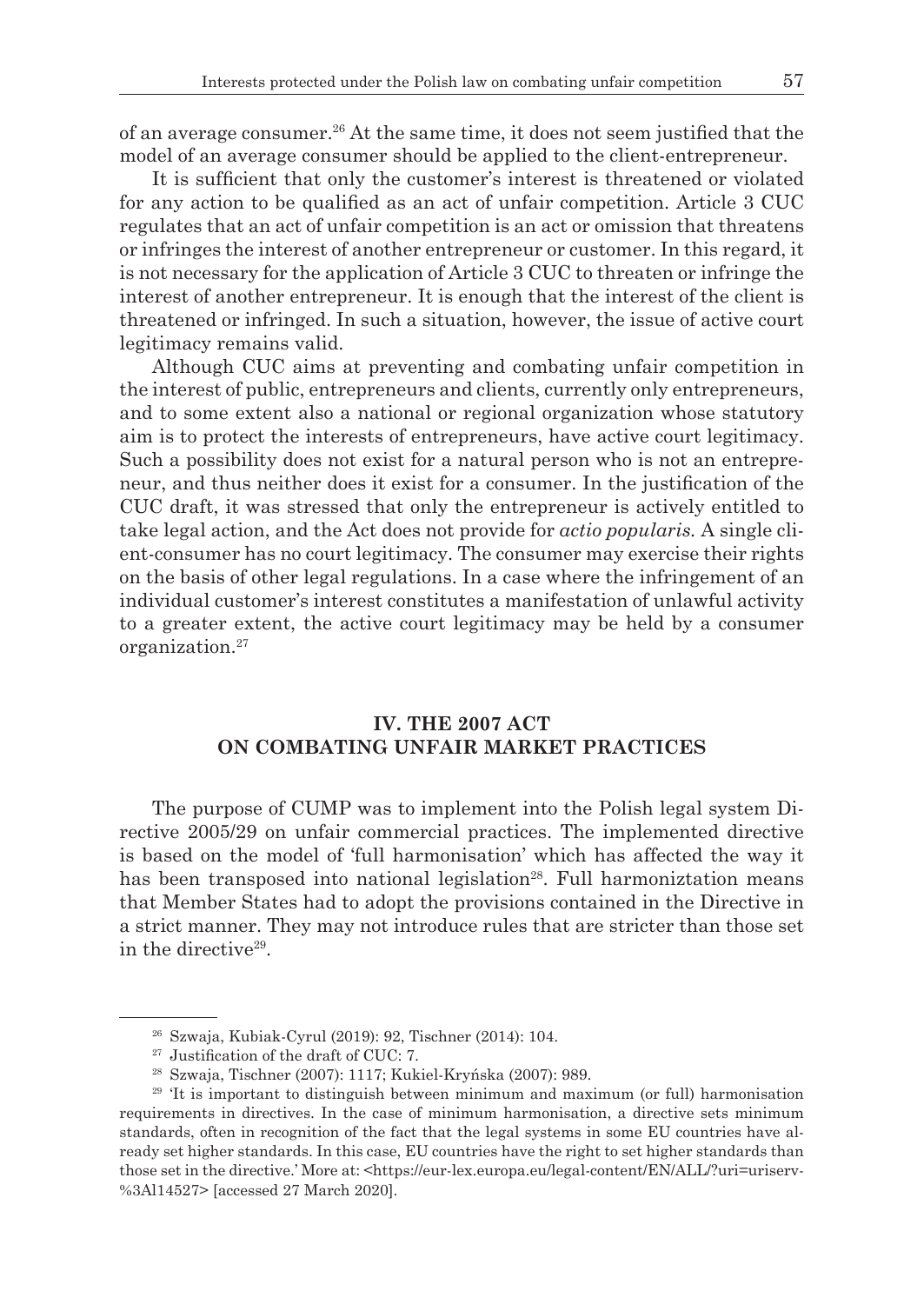According to Article 1 CUMP, the Act defines the rules of combating unfair market practices in the interest of consumers and the public.

## **1. The interests of consumers**

The provisions of CUMP protect the interests of the consumer. Pursuant to Article 2(2), the term 'consumer' should be understood as a consumer within the meaning of Article  $22^1$  CC. According to the drafters of the Code, the reference to the Civil Code was proposed to achieve systemic compliance.<sup>30</sup> This argument seems to be justified. The reference to Article  $22^1$  CC is also contained in other acts, including Article 4(12) CUC. It is assumed in the literature that the term 'consumer' should be understood identically with respect to the CC, CUC and CUMP.31

The consequence of such an assumption is the necessity to apply the same interpretation of this term on the grounds of the CC and CUMP. However, the problem is that CUMP refers to different types of market practices which are defined in its Article 2(4). Therefore, there is a justified doubt as to whether the acts of law (or legal transactions – *czynność prawna*)32 involving a consumer and an entrepreneur within the meaning of Article 22(1) CC are the same as the market practices defined in CUMP. In fact, CUMP refers to a broader set of activities: any unfair market practices, and not only to legal transactions involving a consumer and an entrepreneur. It is reasonable to claim that CUMP concerns any activities (including factual activities – *czynność faktyczna*) conducted by the consumer in relation to the product offered by the entrepreneur. It is therefore proposed that the interpretation of CUMP, which must be in accordance with Directive 2005/29, should overlook the limitation laid down in Article 221 CC. Thus, CUMP would not be limited to situations where a consumer takes legal actions against an entrepreneur. On the other hand, it is argued that such an interpretation is *contra legem* because if the wording of the provision is unequivocal there are no grounds for applying an interpretation in accordance with the EU Law.33

Article 1 of Directive 2005/29 imposes that the protection concerns only the economic interests of the consumer. This assumption is also reflected in recital 7 of the preamble to Directive 2005/29, which states that the Directive 'addresses commercial practices directly related to influencing consumers' transactional decisions in relation to products. It does not address commer-

<sup>30</sup> See Parliamentary printing (Druk sejmowy) 1682, Government bill on combating unfair market practices. Available at: <http://orka.sejm.gov.pl/proc5.nsf/opisy/1682.htm> (hereinafter referred to as the Explanatory Memorandum of the CUMP draft).

<sup>31</sup> Szwaja, Kubiak-Cyrul (2019): 92. There were also some opinions that the reference in the CUMP to Article 22(1) CC is inappropriate, because such a definition of 'consumer' is defective in the CUMP. See Tischner (2012): 126.

<sup>&</sup>lt;sup>32</sup> The CC does not provide any definition of acts of law (legal transactions). It is generally understood to be a complex legal event (*zdarzenie prawne*) in which the only necessary, or required element is a declaration of intent. Kępiński (2011): 412. 33 Tischner (2012): 126.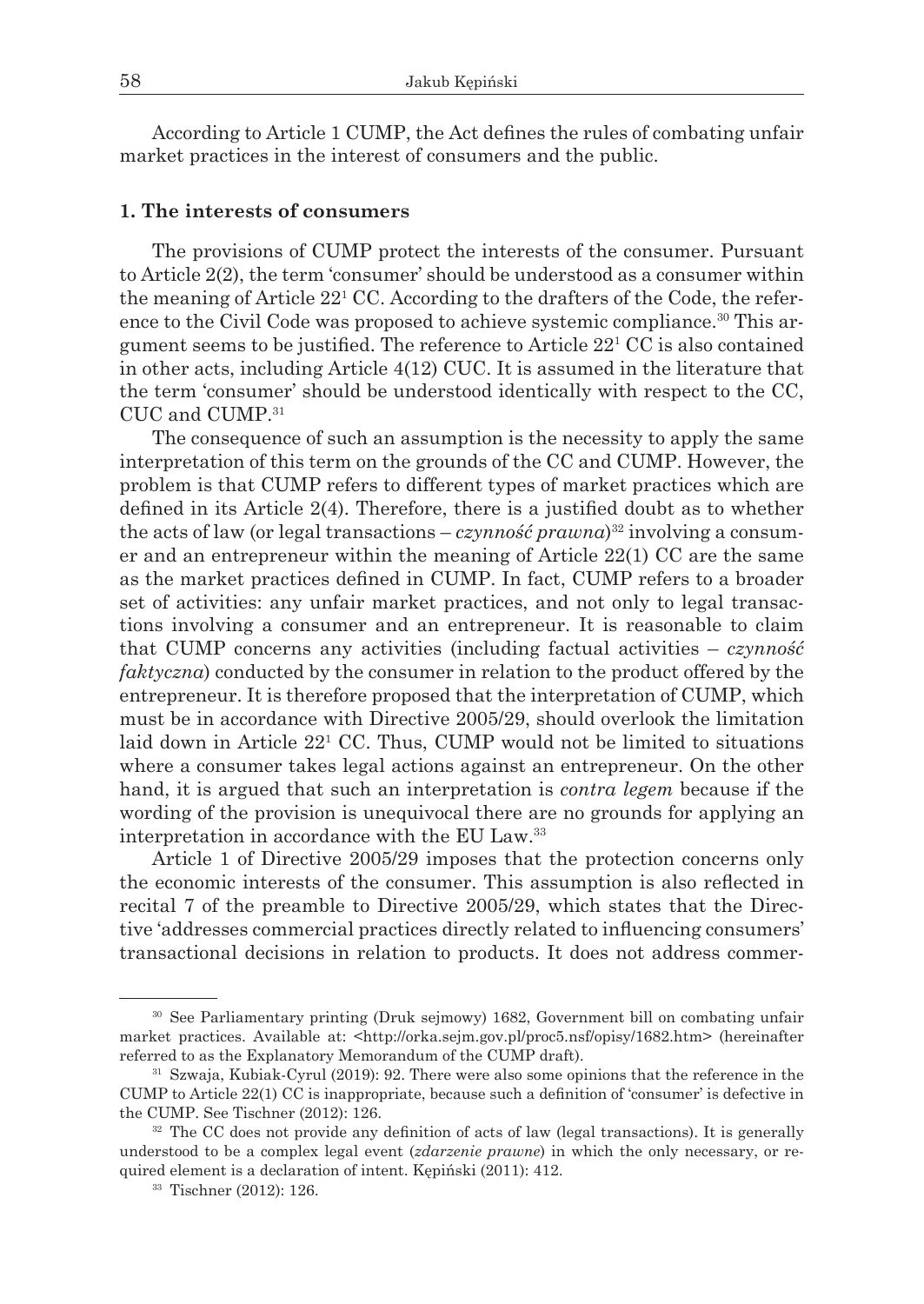cial practices carried out primarily for other purposes, including, for example, commercial communication aimed at investors, such as annual reports and corporate promotional literature. It does not address legal requirements related to taste and decency which vary widely among the Member States.'

Also in the Guidance for the application of Directive 2005/29, the European Commission states that this Directive does not refer to national provisions aimed at protecting non-economic interests. The Directive does not cover national rules on protecting human dignity, preventing sexual, racial and religious discrimination or on the depiction of nudity, violence and antisocial behaviour.<sup>34</sup>

Although it is not explicitly mentioned in Article 1 CUMP that it concerns only the economic interests of consumers, it should be assumed that only such interests are at stake in accordance with the assumptions underlying Directive 2005/29. This is further reflected in Article 4, according to which a practice is unfair when it distorts or may distort 'the market behaviour of the average consumer.' Such an understanding of consumer interests is consistent not only with Directive 2005/29 but also with CUC. It is also stressed in the literature that CUC concerns only the protection of the economic interests of participants in economic trade.35

### **2. Public interest**

While some authors argue that in CUMP the consumer interest plays the primary (priority) role, and that the public interest should be taken into account only in the second place,  $36$  in my opinion such a view is not justified in the construction of the Act itself. Both the interest of consumers and the public interest should be equally protected.

It should be noted that the public interest, although mentioned in Article 1 CUMP, was not mentioned explicitly in Article 1 of Directive 2005/29.37 Article 1 of the Directive merely states that one of its objectives is also to 'contribute to the proper functioning of the internal market.' Therefore, Robert Stefanicki argues that, despite the omission of the term 'public interest' in Directive 2005/29, its objectives and those of CUMP are consistent.38 Such a position is also confirmed by the Explanatory Memorandum of the CUMP draft. This states that the public interest should be understood as 'ensuring fair and undistorted competition by protecting the overriding interest of the weaker market participants – consumers.'39 However, in my opinion this interpretation is too narrow, because the public interest should not be perceived only from the point of view of the consumer. The reference in CUMP to the notion of 'public interest' allows the

<sup>&</sup>lt;sup>34</sup> See Guidance on the Implementation/Application of Directive 2005/29/EC on Unfair Commercial Practices, COM(2016)320 final: 10.

<sup>35</sup> Szwaja, Kubiak-Cyrul (2019): 87. 36 Michalak (2018): 49.

<sup>&</sup>lt;sup>37</sup> However, the notion of public interest was mentioned in recital 5 of the preamble and in Article 11(2) of Directive 2005/29.

<sup>38</sup> Stefanicki (2009): 97–98.

<sup>39</sup> Explanatory Memorandum of the CUMP draft: 15.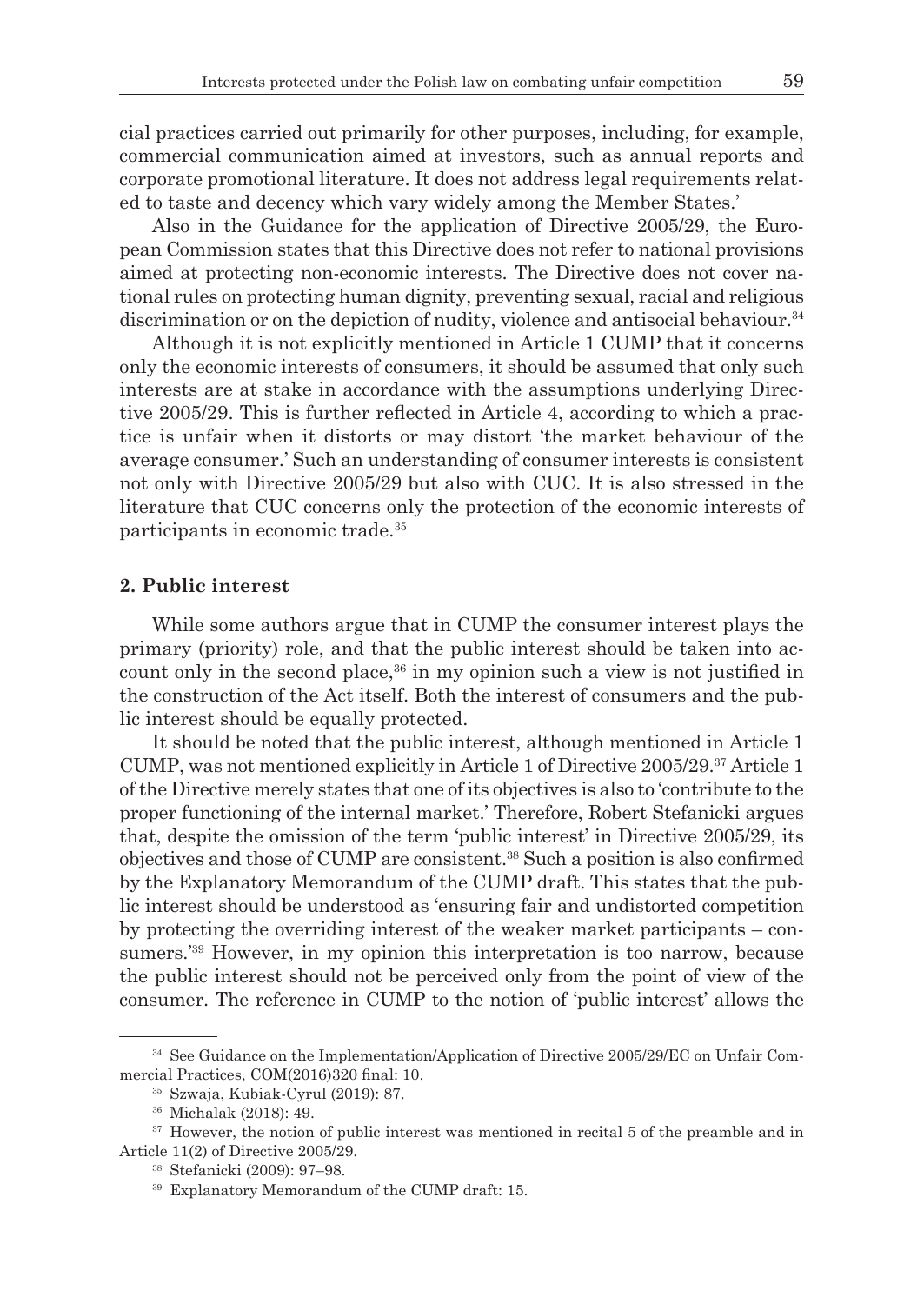assumption that the public interest under both Acts (CUMP and CUC) should be interpreted in the same way. The common goal of both legal acts is to ensure fair and undistorted competition, which entails the protection of the interests of all market participants.

### **3. The interests of entrepreneurs**

In CUMP, however, the interests of an entrepreneur are not mentioned, as is the case in CUC. Nevertheless, it should be assumed that the interest of an entrepreneur is also indirectly protected in CUMP through the protection of the public interest. One of the components of public interest is the interests of the entrepreneur.40

## **V. CONCLUSIONS**

**1.** Polish law on combating of unfair competition has its roots in CUC 1926. At the time of its adoption the Act was modern and frequently applied. CUC 1926 referred to the relations between entrepreneurs, and its main objective was to protect the interests of entrepreneurs. However, it was noted that delicts of unfair competition may turn against consumers as well.

The Act of 1993 (CUC) provides for the protection of the public interest, the interest of entrepreneurs and that of clients. These interests are intertwined and cannot be separated. It is not appropriate to consider that one of these interests should be given priority. Despite this assumption, only the entrepreneur has an active court legitimacy. In the event of a breach of consumer interests, the consumer would not be entitled to raise claims under CUC

At the same time, the main beneficiary of CUMP is to be the consumer, who is the weaker party participating in the market turnover. This Act is also intended to protect the public interest. The interests of entrepreneurs will also be protected indirectly through the protection of public interest. The Acts cannot be treated separately and independently. The primary goal of both Acts is to guarantee fair competition. However, each Act puts different emphasis on securing the interests of certain market participants, which is reflected primarily in granting active court legitimacy only to some entities.

**2.** Directive 2005/29 introduced a separation of the protection of consumer interests in relation to entrepreneurs (B2C) and the protection of the interests of entrepreneurs in relation to entrepreneurs (B2B). This separation was not recognised in Polish law on combating unfair competition, which was based on the model of integrated protection. Basically CUC protects the public interest, the interests of entrepreneurs and the interests of clients, including consumers. These interests are, as a rule, interrelated and cannot be separated.

<sup>40</sup> Michalak (2008): 49.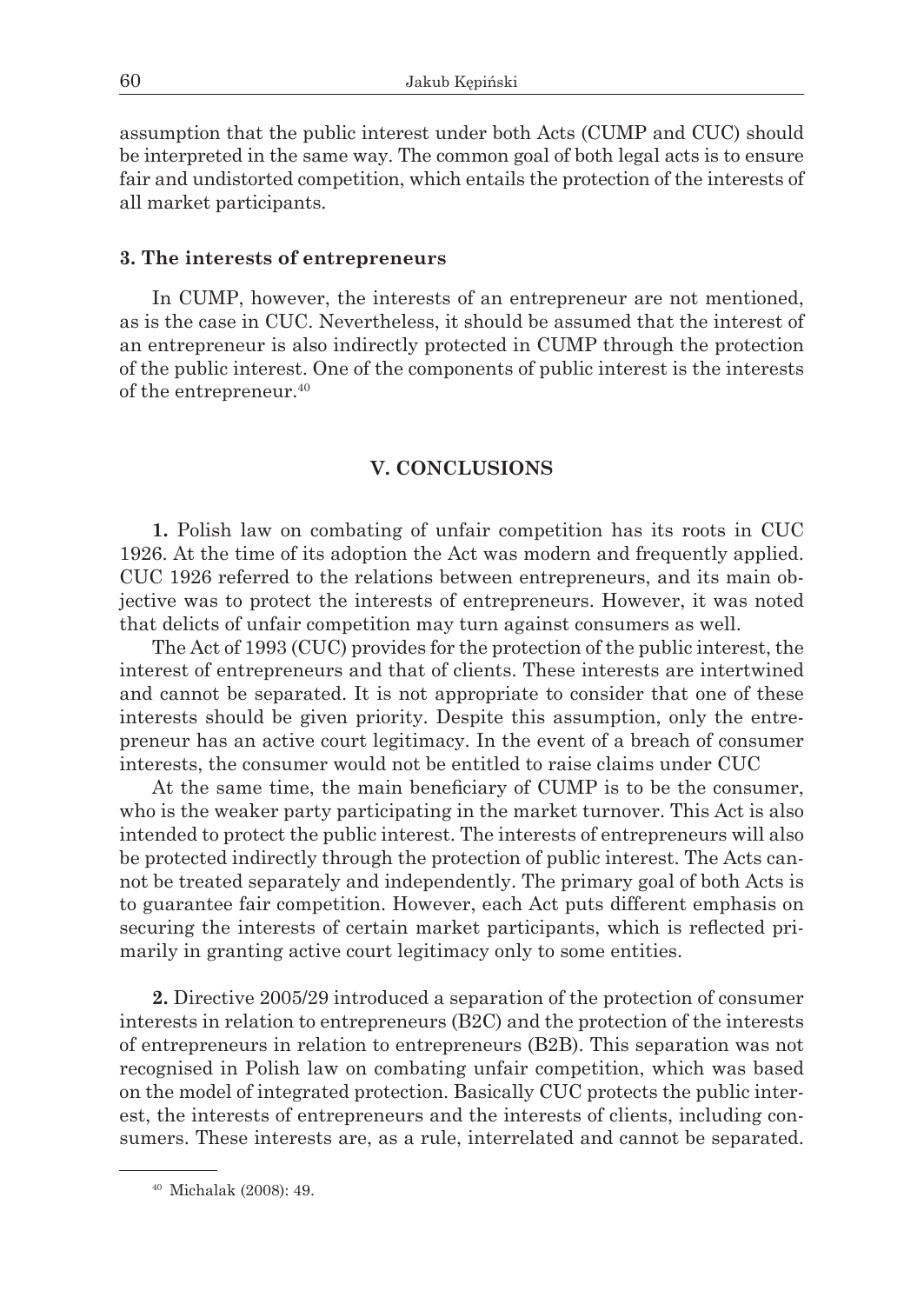CUC refers to acts of unfair competition, which concerned both, the relations between entrepreneurs (B2B) and the relations between an entrepreneur and a consumer (B2C). A characteristic example of the latter is Article 17a CUC. Undoubtedly, also other delicts (torts), mentioned in Article 10 or Article 13 CUC, for example, refer to relations with consumers, too.

Since Directive 2005/29 covers only B2C relations, the problem arises of whether it is possible to draw a clear distinction between such practices and B2B practices. Only theoretically is such a distinction easy to make, but in practice it is more difficult to draw a line between unfair market practices and acts of unfair competition. This is because the relationship between the interests of all market participants is like a vessel. The injury of the interest of the one of the market participants has consequences that can be felt by the other participants.

Looking back, the implementation of Directive 2005/29 has proved to be flawed in many respects. The method of implementation, which aimed to separate the scopes of both legislative acts in regard to B2B and B2C relations in the model of integrated protection, is practically impossible to follow. A full adoption of this method would mean a break with the existing concepts, the *acquis* of the judicature and jurisprudence established on the basis of the Act on combating unfair competition.

**3.** Taking into account all the circumstances set out above, the best solution would be to adopt a new legislative act which would combine the provisions of both earlier acts (CUC and CUMP). The adoption of a single legislative act aimed at ensuring fairness in trade would also require rethinking the way in which the Directive should be implemented. On the other hand, I also believe that the solutions adopted in CUC should not be abandoned. The Act proved to be an effective guarantor of fairness in trade.

*Jakub Kępiński Adam Mickiewicz University, Poznań jakep@amu.edu.pl https://orcid.org/0000-0002-3738-1818*

- Dauman, J. (1937). O "nieuczciwej konkurencji" de lege ferenda. Miesięcznik Prawa Handlowego i Wekslowego 5/8: 152–155.
- Giesen, B. (2014). Przedmiot ochrony przewidzianej ustawą o zwalczaniu nieuczciwej konkurencji. Monitor Prawniczy 6: 34–38.
- Kępiński, M. (2011). Civil Law. General Part, [in:] W. Dajczak, A.J. Szwarc, P. Wiliński (eds.), Handbook of Polish Law. Warsaw: 403–420.
- Kraus, A., Zoll, F. (1929). Polska ustawa o zwalczaniu nieuczciwej konkurencji z objaśnieniami dra Alfreda Krausa i dra Fryderyka Zolla. Poznań.
- Kukiel-Kryńska, A. (2007). Implementacja dyrektyw opartych na zasadzie harmonizacji pełnej na przykładzie dyrektywy o nieuczciwych praktykach rynkowych. Monitor Prawniczy 18: 989–994.
- Mayzel, M. (1926a). O zwalczaniu nieuczciwej konkurencji. Przegląd Prawa Handlowego 5: 193–201.
- Mayzel, M. (1926b). O zwalczaniu nieuczciwej konkurencji (Dokończenie). Przegląd Prawa Handlowego 8: 339–345.